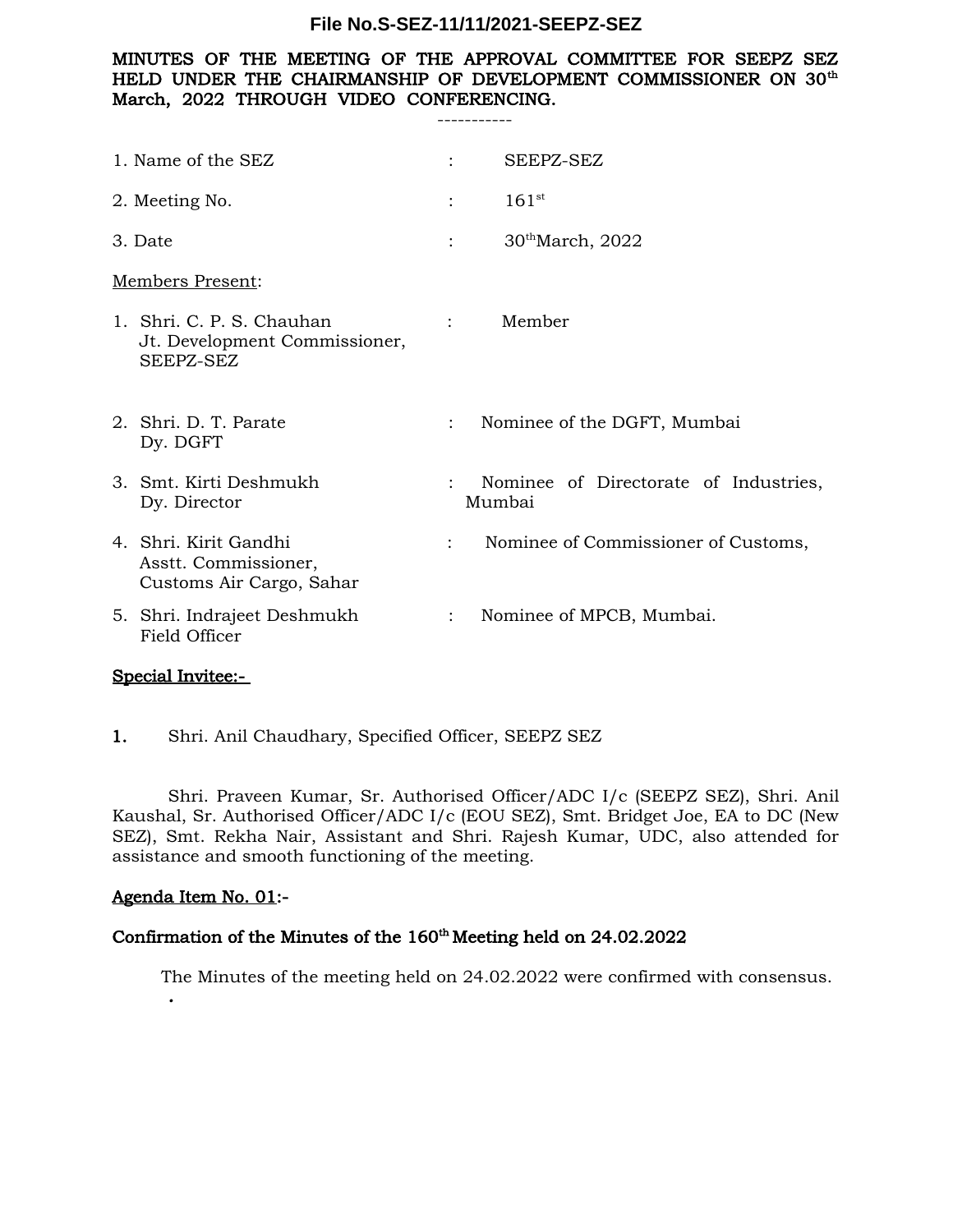# Agenda Item No. 02 :-Application for Change in Shareholding Pattern of M/s. Infinix Services Pvt Ltd. (LOA-513)

The unit had submitted the application for Change in Shareholding Pattern of the Company

Decision : After deliberation, the Committee approved the proposal of the unit for Change in Shareholding Pattern of M/s. Infinix Services Pvt Ltd in terms of MOC&I Instruction No. 109 dated 18<sup>th</sup> October, 2021. The details of change in Shareholding Pattern are as under:

# List of Pre-Acquisition Shareholding Pattern

| Sr No. | Name of Shareholder          | No. of Equity Shares | Shareholding % |
|--------|------------------------------|----------------------|----------------|
|        | Mrs. VeenaKumari Tandon      | 26,66,67             | 77.67 %        |
|        | Tancom Electronics Pvt Ltd., | 7,66,665             | 22.33 %        |
| Total  |                              | 34, 33, 335          | 100%           |

## List of Post-Acquisition Shareholding Pattern

| Sr No.                  | Name of Shareholder          | No. of Equity Shares | Shareholding % |
|-------------------------|------------------------------|----------------------|----------------|
|                         | Mrs. Veena Kumari Tandon     | 28,01,670            | 59.90 %        |
| 2                       | Mr. Gauri Tandon             | 1,91,700             | 4.10 %         |
| 3                       | Mrs. Priya Tandon            | 1,91,700             | 4.10 %         |
| $\overline{\mathbf{4}}$ | Tancom Electronics Pvt Ltd., | 2,48,265             | 5.30 %         |
|                         |                              |                      |                |
| 5                       | Norwest Capital, LLC         | 12,43,962            | 26.60 %        |
|                         | <b>Total</b>                 | 46,77,297            | 100%           |

\*\*There is a Change in the Shareholding pattern.

## LIST OF DIRECTORS

| Sr.<br>No. | List of Directors before Change in<br><b>Shareholding Pattern</b> |                  | List of Directors after Change in<br><b>Shareholding Pattern</b> |                       |                  |            |
|------------|-------------------------------------------------------------------|------------------|------------------------------------------------------------------|-----------------------|------------------|------------|
|            | Name of<br>Director                                               | Designa-<br>tion | <b>DIN</b>                                                       | Name of<br>Director   | Designa-<br>tion | <b>DIN</b> |
|            | Mr. Sandeep<br>Tandon                                             | Director         | 0005455                                                          | Mr. Sandeep<br>Tandon | Director         | 00054553   |
| 2.         | Mr. Sudeep<br>Tandon                                              | Director         | 0221465                                                          | Mr. Sudeep<br>Tandon  | Director         | 02214657   |
| 3.         | Mr. Vikram<br>Chopra                                              | Director         | 00311827                                                         | Mr. Vikram<br>Chopra  | Director         | 00311827   |

\*\*No change in the Directors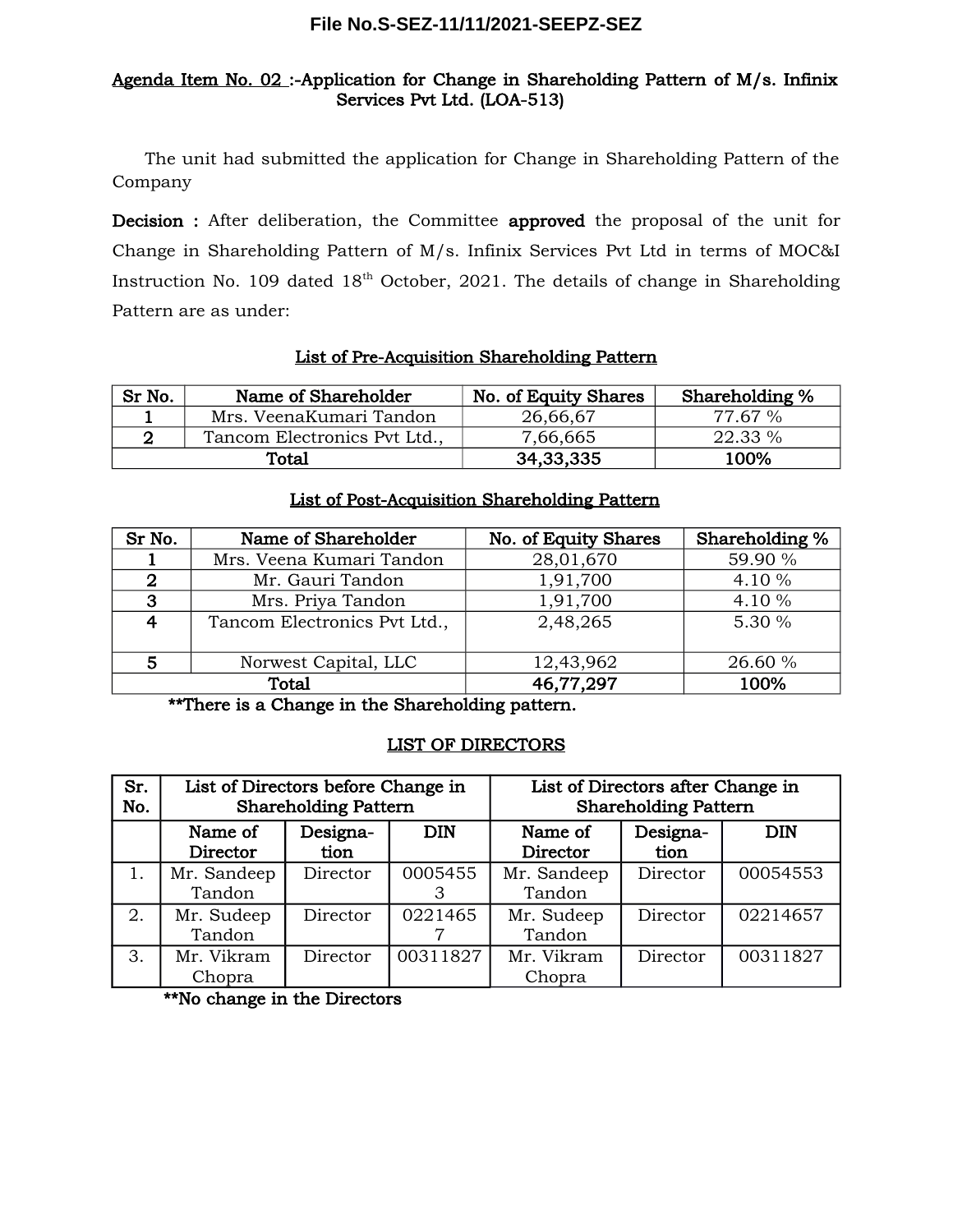Further, the Committee also directed the unit to comply with the following safeguards in terms of Instruction no. 109, dated 18.10.2021:-

- 1. Seamless continuity of the SEZ activities with unaltered responsibilities and obligations for the altered entity.
- 2. Fulfillment of all eligibility criteria applicable, including security clearances etc, by the altered entity and its constituents.
- 3. Applicability of and compliance with all Revenue/Company Affairs/SEBI etc. Acts/Rules which regulate issues like capital gains, equity change, transfer, taxability etc.
- 4. Full financial details relating to change in equity/merger, demerger, amalgamation or transfer in ownerships etc. shall be furnished immediately to Member (IT&R), CBDT, Department of Revenue and to the jurisdictional Authority.
- 5. The Assessing Officer shall have the right to assess the taxability of the gain/loss arising out of the transfer of equity or merger demerger, amalgamation, transfer and ownerships etc. as may be applicable and eligibility for deduction under relevant sections of the Income Tax Act, 1961.
- 6. The applicant shall comply with relevant State Government laws, including those relating to lease of land, as applicable.
- 7. The applicant shall furnish details of PAN and jurisdictional assessing officer of the unit to CBDT.
- 8. The applicant shall be recognized by the new name or such arrangement in all the records.

# Agenda Item No. 03 :-Application for Change in Shareholding Pattern of M/s. Infinix Services Pvt Ltd. (LOA-18)

The unit had submitted the application for Change in Shareholding Pattern of the Company

Decision : After deliberation, the Committee approved the proposal of the unit for Change in Shareholding Pattern of M/s. Infinix Services Pvt Ltd in terms of MOC&I Instruction No. 109 dated  $18<sup>th</sup>$  October, 2021. The details of change in Shareholding Pattern are as under: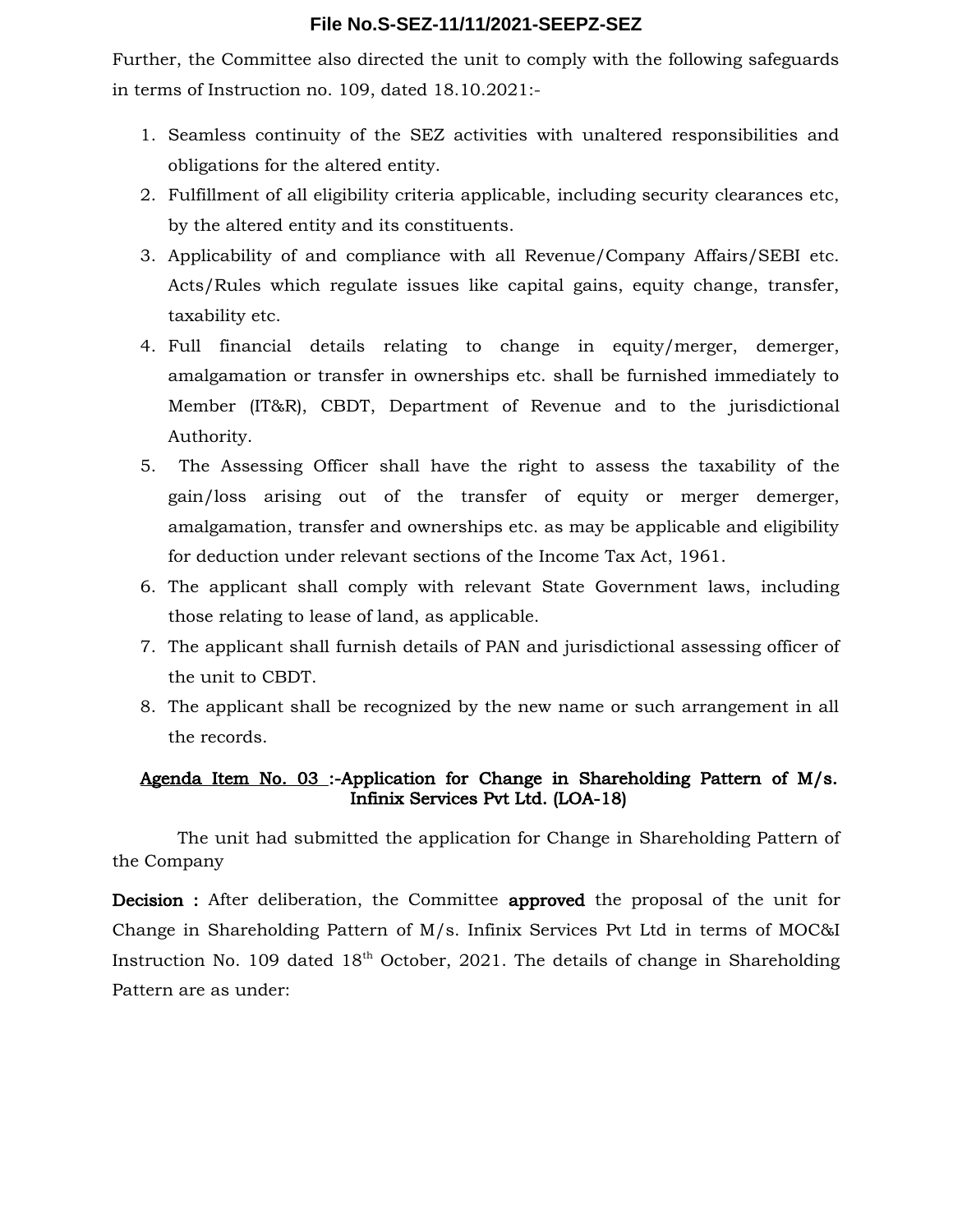#### List of Pre-Acquisition Shareholding Pattern

| Sr No. | Name of Shareholder          | No. of Equity Shares | Shareholding % |
|--------|------------------------------|----------------------|----------------|
|        | Mrs. Veena Kumari Tandon     | 26,66,67             | 77.67 %        |
|        | Tancom Electronics Pvt Ltd., | 7,66,665             | 22.33 %        |
| Total  |                              | 34, 33, 335          | 100%           |

#### List of Post-Acquisition Shareholding Pattern

| Sr No.                 | Name of Shareholder          | No. of Equity Shares | Shareholding % |
|------------------------|------------------------------|----------------------|----------------|
|                        | Mrs. Veena Kumari Tandon     | 28,01,670            | 59.90 %        |
| 2                      | Mr. Gauri Tandon             | 1,91,700             | 4.10 %         |
| 3                      | Mrs. Priya Tandon            | 1,91,700             | 4.10 %         |
| $\boldsymbol{\Lambda}$ | Tancom Electronics Pvt Ltd., | 2,48,265             | 5.30 %         |
|                        |                              |                      |                |
|                        | Norwest Capital, LLC         | 12,43,962            | 26.60 %        |
| Total                  |                              | 46,77,297            | 100%           |

#### \*\*Change in the Shareholding pattern.

#### LIST OF DIRECTORS

| Sr.<br>No. | List of Directors before Change in<br><b>Shareholding Pattern</b> |                  | List of Directors after Change in<br><b>Shareholding Pattern</b> |                       |                  |            |
|------------|-------------------------------------------------------------------|------------------|------------------------------------------------------------------|-----------------------|------------------|------------|
|            | Name of<br>Director                                               | Designa-<br>tion | <b>DIN</b>                                                       | Name of<br>Director   | Designa-<br>tion | <b>DIN</b> |
|            | Mr. Sandeep<br>Tandon                                             | Director         | 0005455                                                          | Mr. Sandeep<br>Tandon | Director         | 00054553   |
| 2.         | Mr. Sudeep<br>Tandon                                              | Director         | 0221465                                                          | Mr. Sudeep<br>Tandon  | Director         | 02214657   |
| 3.         | Mr. Vikram                                                        | Director         | 00311827                                                         | Mr. Vikram            | Director         | 00311827   |
|            | Chopra<br>. .<br>.                                                | - -              |                                                                  | Chopra                |                  |            |

## \*\*No change in the Directors

Further, the Committee also directed the unit to comply with the following safeguards in terms of Instruction no. 109, dated 18.10.2021:-

- 1. Seamless continuity of the SEZ activities with unaltered responsibilities and obligations for the altered entity.
- 2. Fulfillment of all eligibility criteria applicable, including security clearances etc, by the altered entity and its constituents.
- 3. Applicability of and compliance with all Revenue/Company Affairs/SEBI etc. Acts/Rules which regulate issues like capital gains, equity change, transfer, taxability etc.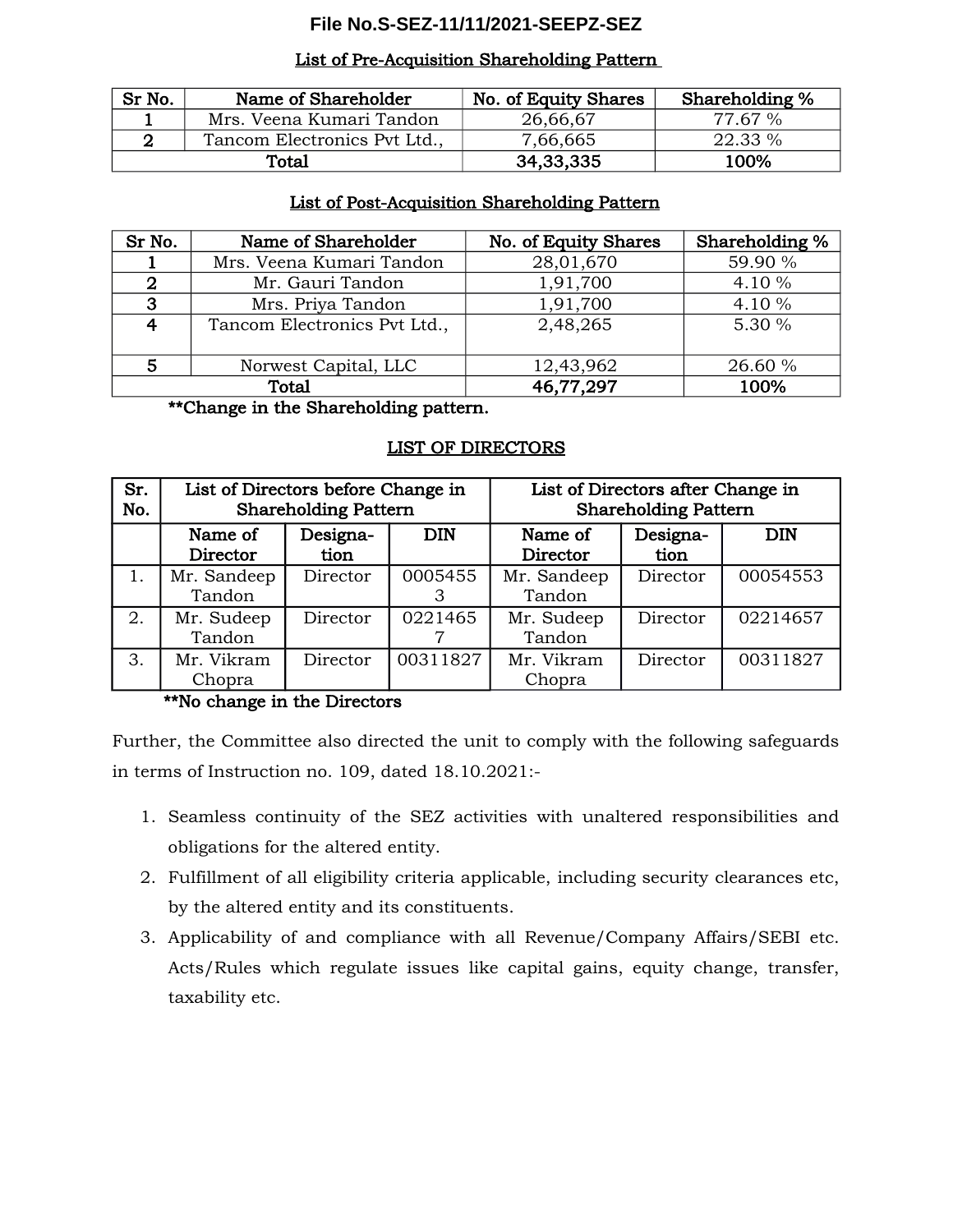- 4. Full financial details relating to change in equity/merger, demerger, amalgamation or transfer in ownerships etc. shall be furnished immediately to Member (IT&R), CBDT, Department of Revenue and to the jurisdictional Authority.
- 5. The Assessing Officer shall have the right to assess the taxability of the gain/loss arising out of the transfer of equity or merger demerger, amalgamation, transfer and ownerships etc. as may be applicable and eligibility for deduction under relevant sections of the Income Tax Act, 1961.
- 6. The applicant shall comply with relevant State Government laws, including those relating to lease of land, as applicable.
- 7. The applicant shall furnish details of PAN and jurisdictional assessing officer of the unit to CBDT.
- 8. The applicant shall be recognized by the new name or such arrangement in all the records.

# Agenda Item No. 04 :-Application for Changes in Shareholding Pattern of the Company of M/s. Navgrahaa Gems Pvt Ltd.,

The unit had submitted the application for Change in Shareholding Pattern of the Company:-

Decision : After deliberation, the Committee approved the proposal of the unit for Changes in Shareholding Pattern of the Company of M/s. Navgrahaa Gems Pvt Ltd in terms of MOC&I Instruction No. 109 dated 18<sup>th</sup> October, 2021. The details of change in Shareholding Pattern are as under:

| Sr No.         | Name of Shareholder | No. of Equity Shares | Shareholding % |
|----------------|---------------------|----------------------|----------------|
|                | Vastupal B. Jain    | 2,396                | 23.36 %        |
| $\overline{2}$ | Anuj V. Madhani     |                      |                |
| 3              | Priyaj. V. Jain     | 2,396                | 23.36 %        |
| 4              | Abhishek V. Jain    | 2,396                | 23.36 %        |
| 5              | Veena V. Jain       | 2,396                | 23.36 %        |
| 6              | Rishita P. Jain     | 139                  | 1.39%          |
| 7              | Roopkala B. Shah    | 138                  | 1.38%          |
|                | Total               | 10,000               | 139            |

# List of Pre-Acquisition Shareholding Pattern

#### List of Post-Acquisition Shareholding Pattern

| Sr No.       | Name of Shareholder    | No. of Equity Shares | Shareholding % |
|--------------|------------------------|----------------------|----------------|
|              | M/s. Neve Jewels Ltd., | 10,000               | 100%           |
| <b>Total</b> |                        | 10.000               | 100%           |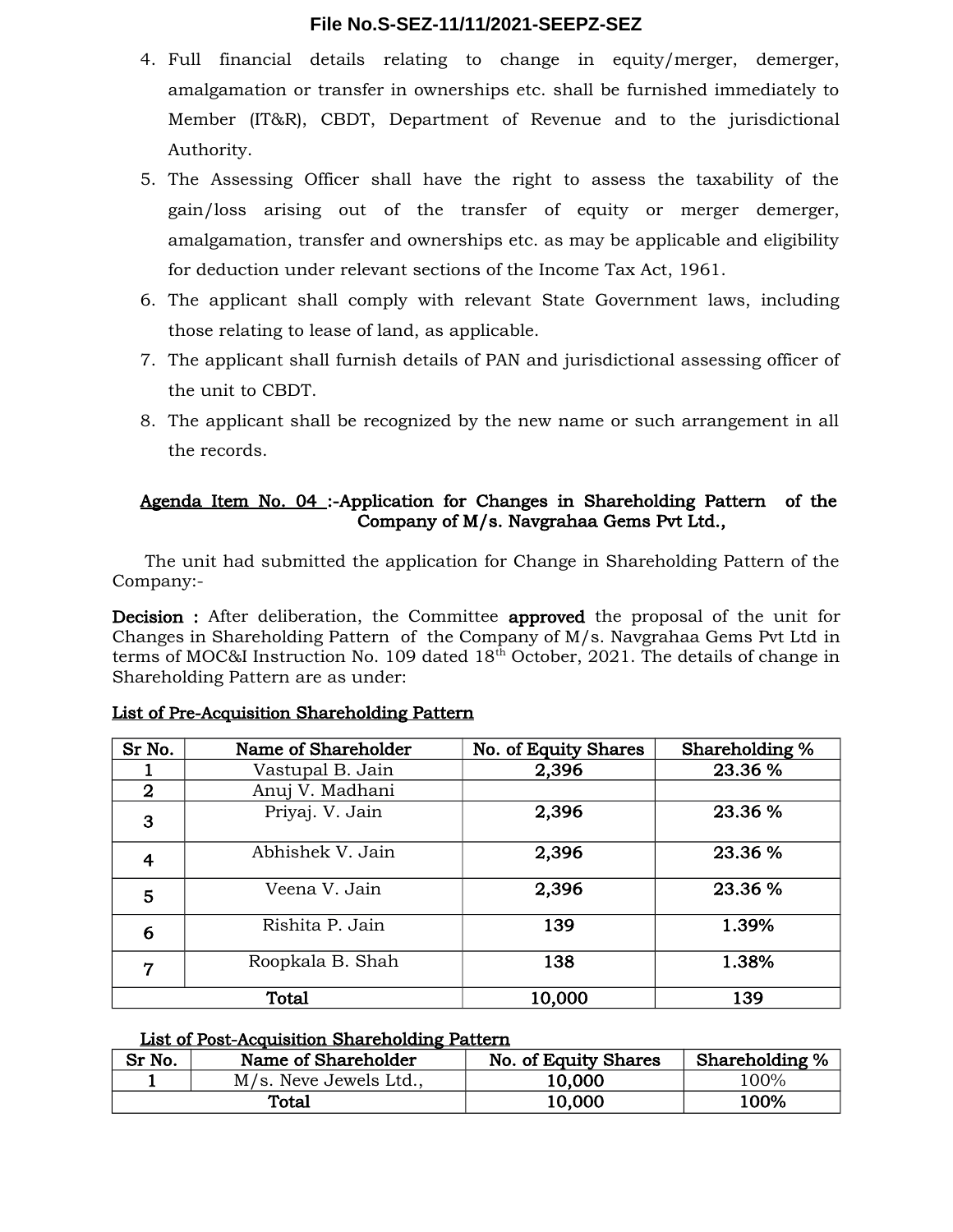#### \*\* Change in the Shareholding pattern

| Sr.<br>No. | List of Directors before Change in<br><b>Shareholding Pattern</b> |              | List of Directors after Change in<br><b>Shareholding Pattern</b> |              |
|------------|-------------------------------------------------------------------|--------------|------------------------------------------------------------------|--------------|
|            | Name of Director                                                  | Designa-tion | Name of Director                                                 | Designa-tion |
|            | Vastupal B. Jain                                                  | Director     | Vastupal B. Jain                                                 | Director     |
| 2.         | Anuj V. Madhani                                                   | Director     | Anuj V. Madhani                                                  | Director     |
| 3.         | Priyaj. V. Jain                                                   | Director     | Priyaj. V. Jain                                                  | Director     |
| 4.         | Abhishek V. Jain                                                  | Director     | Abhishek V. Jain                                                 | Director     |

#### LIST OF DIRECTORS

## \*\* No change in the Directors

Further, the Committee also directed the unit to comply with the following safeguards in terms of Instruction no. 109, dated 18.10.2021:-

- 1. Seamless continuity of the SEZ activities with unaltered responsibilities and obligations for the altered entity.
- 2. Fulfillment of all eligibility criteria applicable, including security clearances etc, by the altered entity and its constituents.
- 3. Applicability of and compliance with all Revenue/Company Affairs/SEBI etc. Acts/Rules which regulate issues like capital gains, equity change, transfer, taxability etc.
- 4. Full financial details relating to change in equity/merger, demerger, amalgamation or transfer in ownerships etc. shall be furnished immediately to Member (IT&R), CBDT, Department of Revenue and to the jurisdictional Authority.
- 5. The Assessing Officer shall have the right to assess the taxability of the gain/loss arising out of the transfer of equity or merger demerger, amalgamation, transfer and ownerships etc. as may be applicable and eligibility for deduction under relevant sections of the Income Tax Act, 1961.
- 6. The applicant shall comply with relevant State Government laws, including those relating to lease of land, as applicable.
- 7. The applicant shall furnish details of PAN and jurisdictional assessing officer of the unit to CBDT.
- 8. The applicant shall be recognized by the new name or such arrangement in all the records.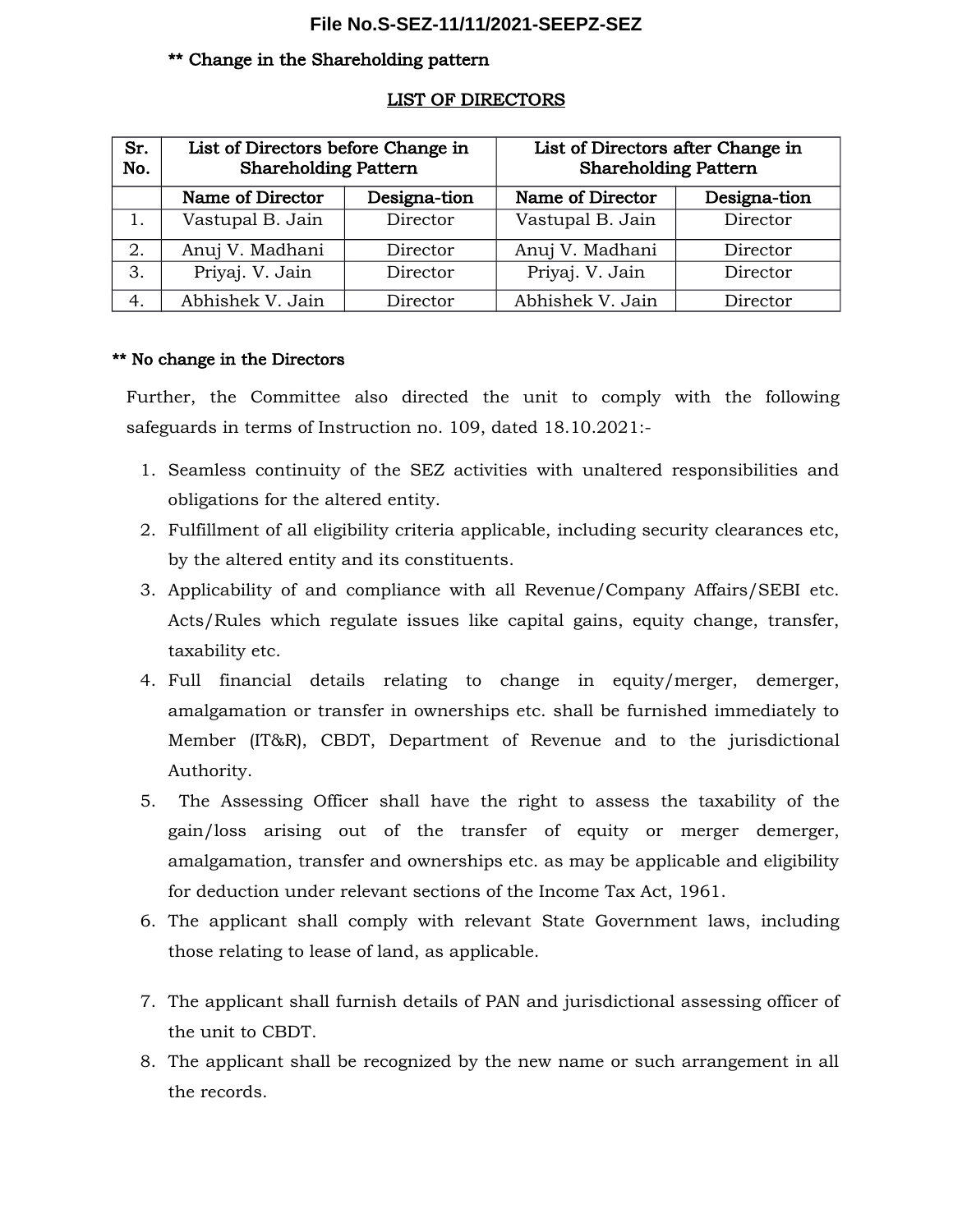# Agenda Item No. 05 :- Application for Changes in Shareholding Pattern and Change of Directors of the Company-M/s. Thirdware Global Services

The unit had submitted the application for Change in Shareholding Pattern and Change of Directors of the Company.

Decision : After deliberation, the Committee approved the proposal of the unit for Changes in Shareholding Pattern of M/s. Thirdware Global Services in terms of MOC&I Instruction No. 109 dated  $18<sup>th</sup>$  October, 2021. The details of change in Shareholding Pattern & change in Directors are as under:

| Sr.            | List of Shareholding Pattern (Pre- | Number of shares | % of shareholding |
|----------------|------------------------------------|------------------|-------------------|
| No.            | change)                            |                  |                   |
|                | Shri. Pradeep Erinjery             | 16,07,300        | 34.192 %          |
| $\overline{2}$ | Shri. Mohan Kirane                 | 9,61,900         | 20.462 %          |
| 3              | Shri. Shashikant Shah              | 5,95,700         | 12.672 %          |
| $\overline{4}$ | Shri. Satish Menon                 | 5,95,700         | 12.672 %          |
| 5              | Shri. Manish Sharma                | 100              | $0.002\%$         |
| 6              | Shri. Pramod Erinjery              | 100              | $0.002\%$         |
| 7              | Ford Motor Pvt. Ltd.               | 9,40,000         | 19.997 %          |
|                | Total                              | 47,00,800        | 100               |

# List of Pre-Acquisition Shareholding Pattern)

## List of Post-Acquisition Shareholding Pattern

| Sr. | List of Shareholding Pattern   Number of shares |           | │ ‰f shareholding |
|-----|-------------------------------------------------|-----------|-------------------|
| No. | (Post-change)                                   |           |                   |
|     | M/s. Tech Mahindra Ltd.                         | 47,00,800 | 100 %             |
|     | Total                                           | 47,00,800 | 100               |
|     |                                                 |           |                   |

## LIST OF DIRECTORS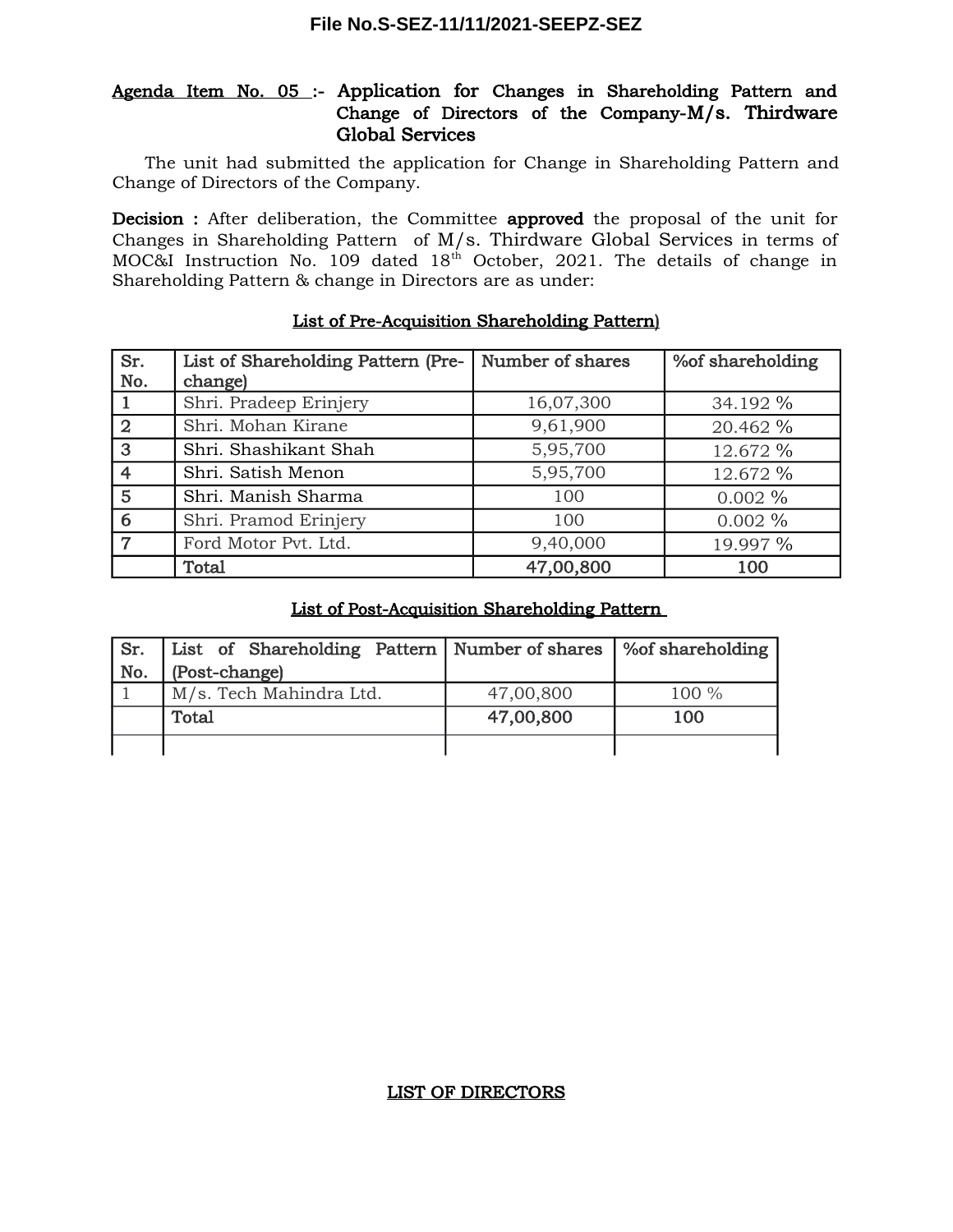| Sr.<br>No. | List of Directors (Pre-change)          | List of Directors (Post)               |  |  |
|------------|-----------------------------------------|----------------------------------------|--|--|
|            | Shri. Pradeep Erinjery, Director        | Post approval of the                   |  |  |
|            | Shri. Mohan Kirane, Director            | shareholding pattern they will         |  |  |
| 3          | Shri. Grahan<br>Creasey,                | Independent appoint Directors and same |  |  |
|            | Director                                | will initiated to this office.         |  |  |
|            | Ms. Rashmi Joshi, Independent Director  |                                        |  |  |
| 5          | Ms. Archana Singh, Independent Director |                                        |  |  |

Further, the Committee also directed the unit to comply with the following safeguards in terms of Instruction no. 109, dated 18.10.2021:-

- 1. Seamless continuity of the SEZ activities with unaltered responsibilities and obligations for the altered entity.
- 2. Fulfillment of all eligibility criteria applicable, including security clearances etc, by the altered entity and its constituents.
- 3. Applicability of and compliance with all Revenue/Company Affairs/SEBI etc. Acts/Rules which regulate issues like capital gains, equity change, transfer, taxability etc.
- 4. Full financial details relating to change in equity/merger, demerger, amalgamation or transfer in ownerships etc. shall be furnished immediately to Member (IT&R), CBDT, Department of Revenue and to the jurisdictional Authority.
- 5. The Assessing Officer shall have the right to assess the taxability of the gain/loss arising out of the transfer of equity or merger demerger, amalgamation, transfer and ownerships etc. as may be applicable and eligibility for deduction under relevant sections of the Income Tax Act, 1961.
- 6. The applicant shall comply with relevant State Government laws, including those relating to lease of land, as applicable.
- 7. The applicant shall furnish details of PAN and jurisdictional assessing officer of the unit to CBDT.
- 8. The applicant shall be recognized by the new name or such arrangement in all the records.

# Agenda Item No. 06 :- Application for Change of Company Name from M/s. Ruchira Diamjewels Pvt Ltd to M/s. Ashok Diamjewel Pvt. Ltd.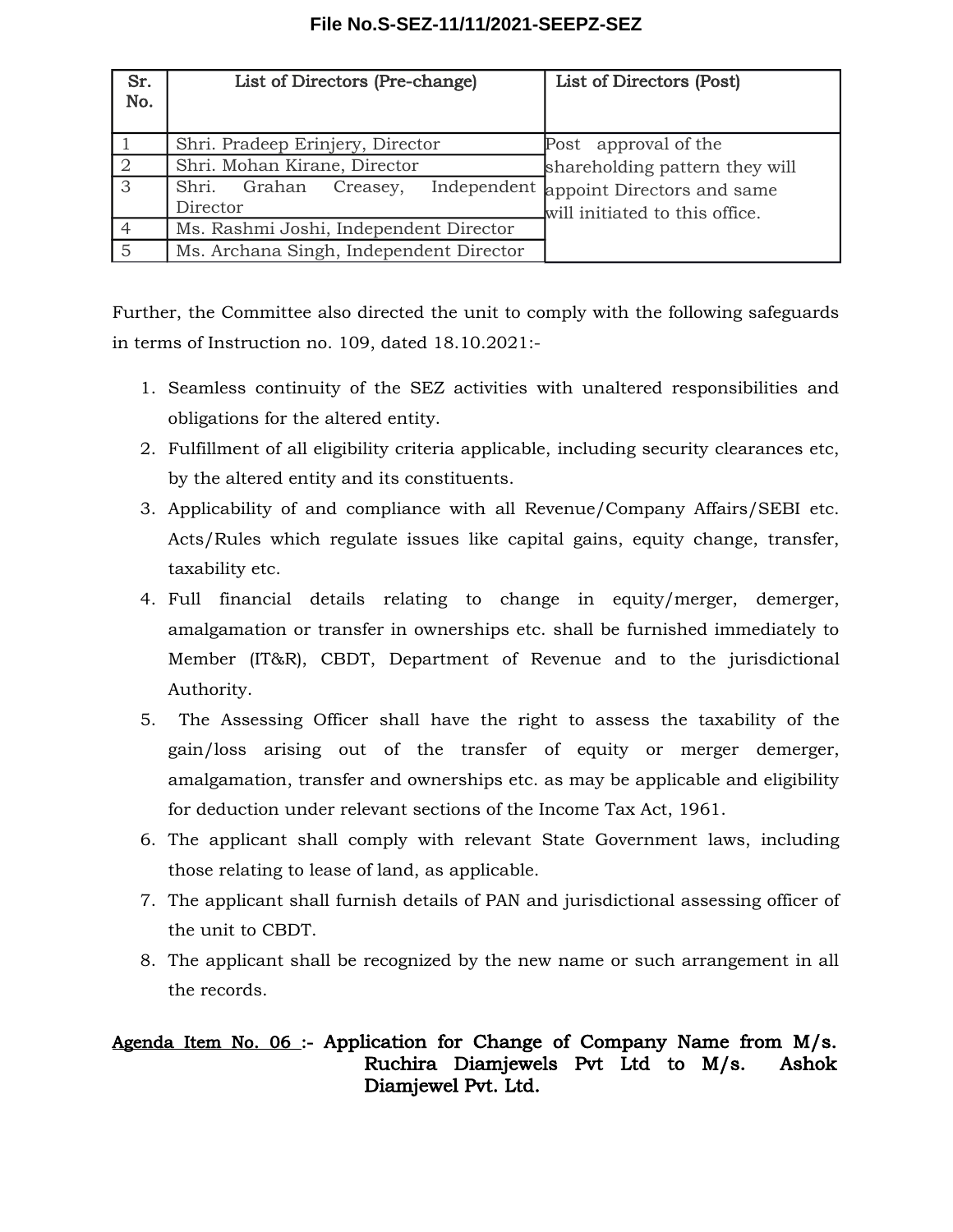M/s. Ruchira Diamjewels Pvt Ltd has submitted their application for change of name of the unit from M/s. Ruchira Diamjewel Pvt Ltd to M/s. Ashok Diamjewel Pvt. Ltd. and submitted all relevant documents.

Decision : After deliberation, the Committee approved the proposal of the unit for change of name from M/s. Ruchira Diamjewels Pvt Ltd to M/s. Ashok Diamjewel Pvt. Ltd in terms of MOC&I Instruction No. 109 dated 18<sup>th</sup> October, 2021. The details of Shareholding Pattern & list of Directors are as under:

# DETAILS OF SHAREHOLDING PATTERN BEFORE AND AFTER NAME CHANGE

| Name of the       |        | <b>Existing Shareholding</b> |      | New Shareholding Pattern |            |               |
|-------------------|--------|------------------------------|------|--------------------------|------------|---------------|
| Shareholder       |        | Pattern                      |      |                          |            |               |
|                   | No. of | Capital                      | $\%$ | No. of                   | Value (Rs. | $\frac{0}{0}$ |
|                   | Share  | (Rs)                         |      | <b>Shares</b>            | In Lakhs)  |               |
|                   | S      |                              |      |                          |            |               |
| Mr. Ashok Khedwal | 500    | 50,000                       | 50   | 500                      | 50,000     | 50            |
|                   |        |                              |      |                          |            |               |
| Mrs. AshaKhedwal  | 500    | 50,000                       | 50   | 500                      | 50,000     | 50            |
|                   |        |                              |      |                          |            |               |
| Total             | 1000   | 1,00,000                     | 100  | 1000                     | 1,00,000   | 100           |

# LIST OF DIRECTORS

|     | Before Change of Company Name |             | After Change of Company Name |             |  |
|-----|-------------------------------|-------------|------------------------------|-------------|--|
| Sr. | Name of the Director          | Designation | Name of the                  | Designation |  |
| No. |                               |             | Director                     |             |  |
|     | Mr. Ashok Khedwal             | Director    | Mr. Ashok Khedwal            | Director    |  |
|     | Mrs. AshaKhedwal              | Director    | Mrs. AshaKhedwal             | Director    |  |

*\*\*It is seen that there is no change in the list of Directors and Shareholding pattern.*

# Further, the Committee also directed the unit to comply with the following safeguards in terms of Instruction no. 109, dated 18.10.2021:-

1. Seamless continuity of the SEZ activities with unaltered responsibilities and obligations for the altered entity.

2. Fulfillment of all eligibility criteria applicable, including security clearances etc, by the altered entity and its constituents.

3. Applicability of and compliance with all Revenue/Company Affairs/SEBI etc. Acts/Rules which regulate issues like capital gains, equity change, transfer, taxability etc.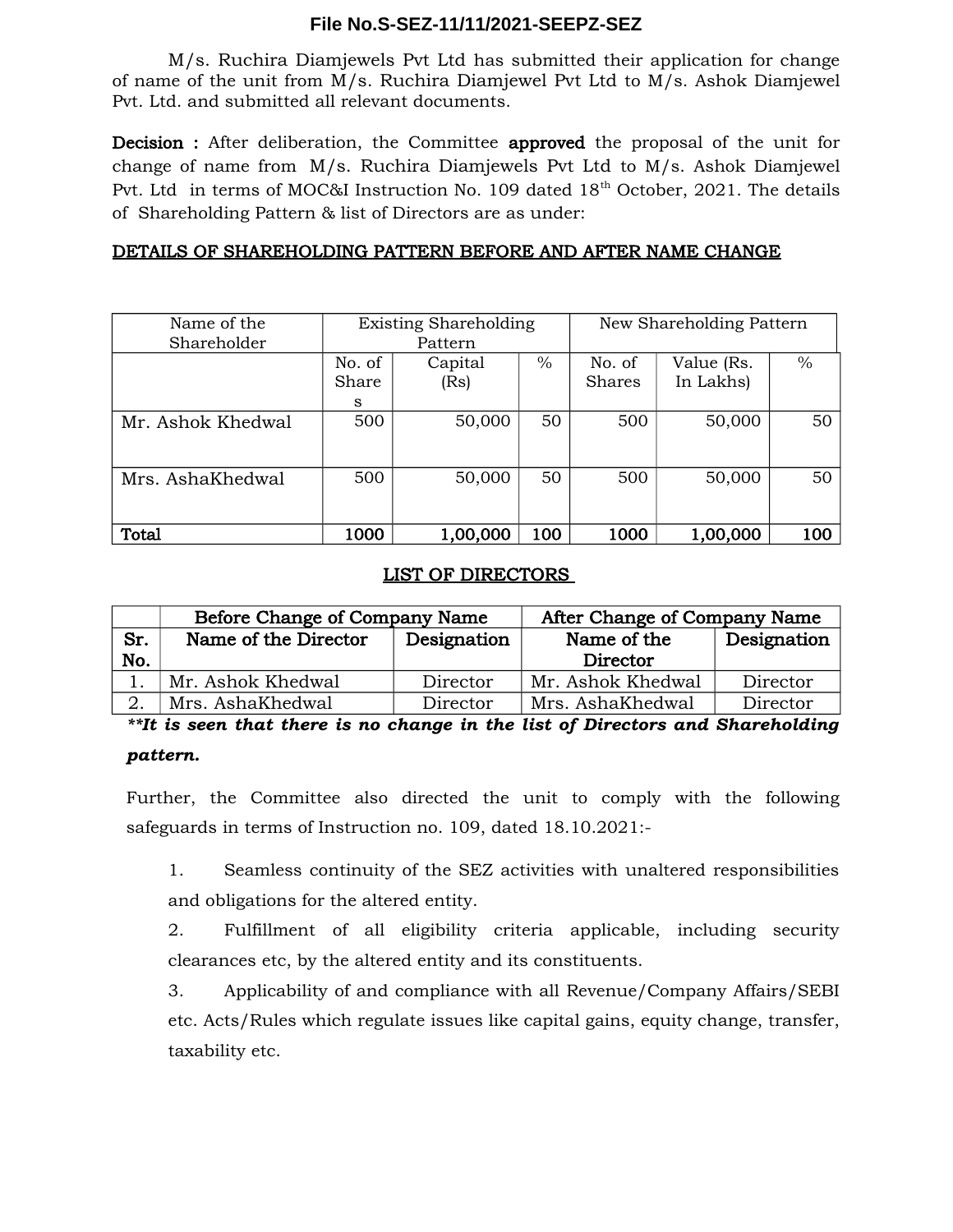4. Full financial details relating to change in equity/merger, demerger, amalgamation or transfer in ownerships etc. shall be furnished immediately to Member (IT&R), CBDT, Department of Revenue and to the jurisdictional Authority.

5. The Assessing Officer shall have the right to assess the taxability of the gain/loss arising out of the transfer of equity or merger demerger, amalgamation, transfer and ownerships etc. as may be applicable and eligibility for deduction under relevant sections of the Income Tax Act, 1961.

6. The applicant shall comply with relevant State Government laws, including those relating to lease of land, as applicable.

7. The applicant shall furnish details of PAN and jurisdictional assessing officer of the unit to CBDT.

8. The applicant shall be recognized by the new name or such arrangement in all the records.

9.

#### Agenda Item No. 07 :- Monitoring of Performance of M/s. Rosy Jewellery Exports Pvt. Ltd.

The unit has submitted the APR for the period 2019-20 duly certified by Chartered Accountant. The export and import data for the period 2019-20 was retrieved from NSDL for cross verification with data submitted by them in the APR and same has been found satisfactory.

*Decision :- After deliberation, the Committee noted the performance of the unit for the period 2019-20, as the unit has achieved positive NFE on cumulative basis in terms of Rule 54 of SEZ Rules, 2006.*

# Agenda Item No. 08 :- Monitoring of Performance of M/s. Twinkle Diamond Jewellery (I) Pvt. Ltd.

The unit has submitted the APR for the period 2018-19 & 2019-20 duly certified by Chartered Accountant. The export and import data for the period 2018-19 & 2019-20 was retrieved from NSDL for cross verification with data submitted by them in the APR and same has been found satisfactory.

*Decision :- After deliberation, the Committee noted the performance of the unit for the period 2018-19 & 2019-20, as the unit has achieved positive NFE on cumulative basis in terms of Rule 54 of SEZ Rules, 2006.*

*The Committee also directed :-*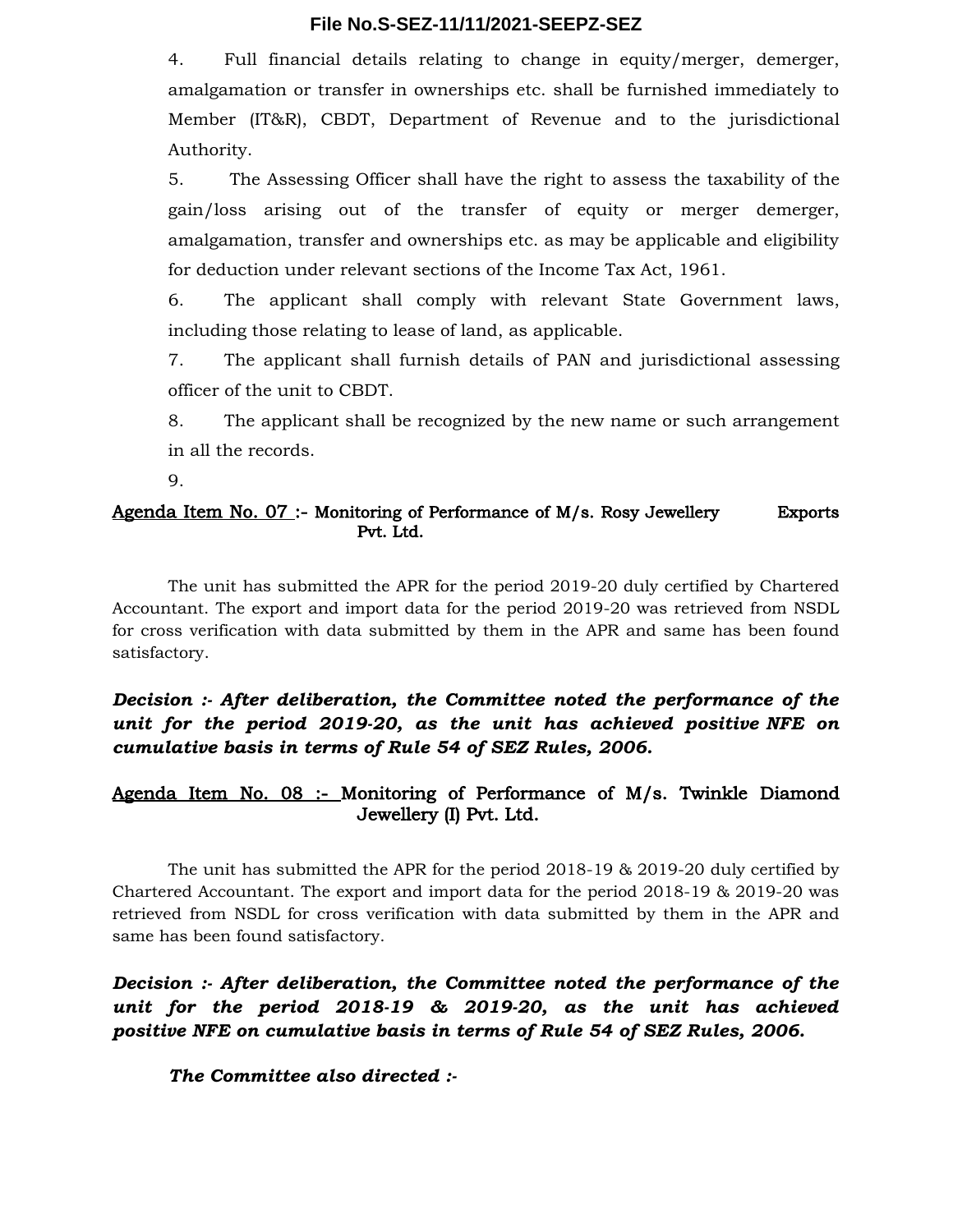*The Unit to pay the outstanding rental dues amounting to Rs. 29,96,391/- immediately.*

 *The Unit to expedite the execution of sub-lease agreement within 6 months in terms of proviso of Rule 18 (2) (ii) of the SEZ Rules 2006, failing which the LOA will not be renewed further.*

 *Estate Section to conduct personal hearing w.r.t. the Court matter*

## Agenda Item No. 09 :- Monitoring of Performance of M/s. Interlink Jewellery Services LLP (Mfg.)

The unit has submitted the APR for the period 2016-17 to 2019-20 duly certified by Chartered Accountant. The export and import data for the period 2016-17 to 2019-20 was retrieved from NSDL for cross verification with data submitted by them in the APR and same has been found satisfactory.

*Decision :- After deliberation, the Committee noted the performance of the unit for the period 2016-17 to 2019-20, as the unit has achieved positive NFE on cumulative basis in terms of Rule 54 of SEZ Rules, 2006.*

## *The Committee also directed :-*

## *The Unit to pay the outstanding rental dues amounting to Rs. 5,14,079/- immediately.*

## Agenda Item No. 10 :- Monitoring of Performance of M/s. Tata Consultancy Services Ltd. (Unit-II)

The unit has submitted the APR for the period 2019-20 duly certified by Chartered Accountant. The export and import data for the period 2019-20 was retrieved from NSDL for cross verification with data submitted by them in the APR and same has been found satisfactory.

*Decision :- After deliberation, the Committee noted the performance of the unit for the period 2019-20, as the unit has achieved positive NFE on cumulative basis in terms of Rule 54 of SEZ Rules, 2006.*

# Agenda Item No. 11 : Monitoring of Performance of M/s. Tata Consultancy Services Ltd. (Unit-III)

The unit has submitted the APR for the period 2019-20 duly certified by Chartered Accountant. The export and import data for the period 2019-20 was retrieved from NSDL for cross verification with data submitted by them in the APR and same has been found satisfactory.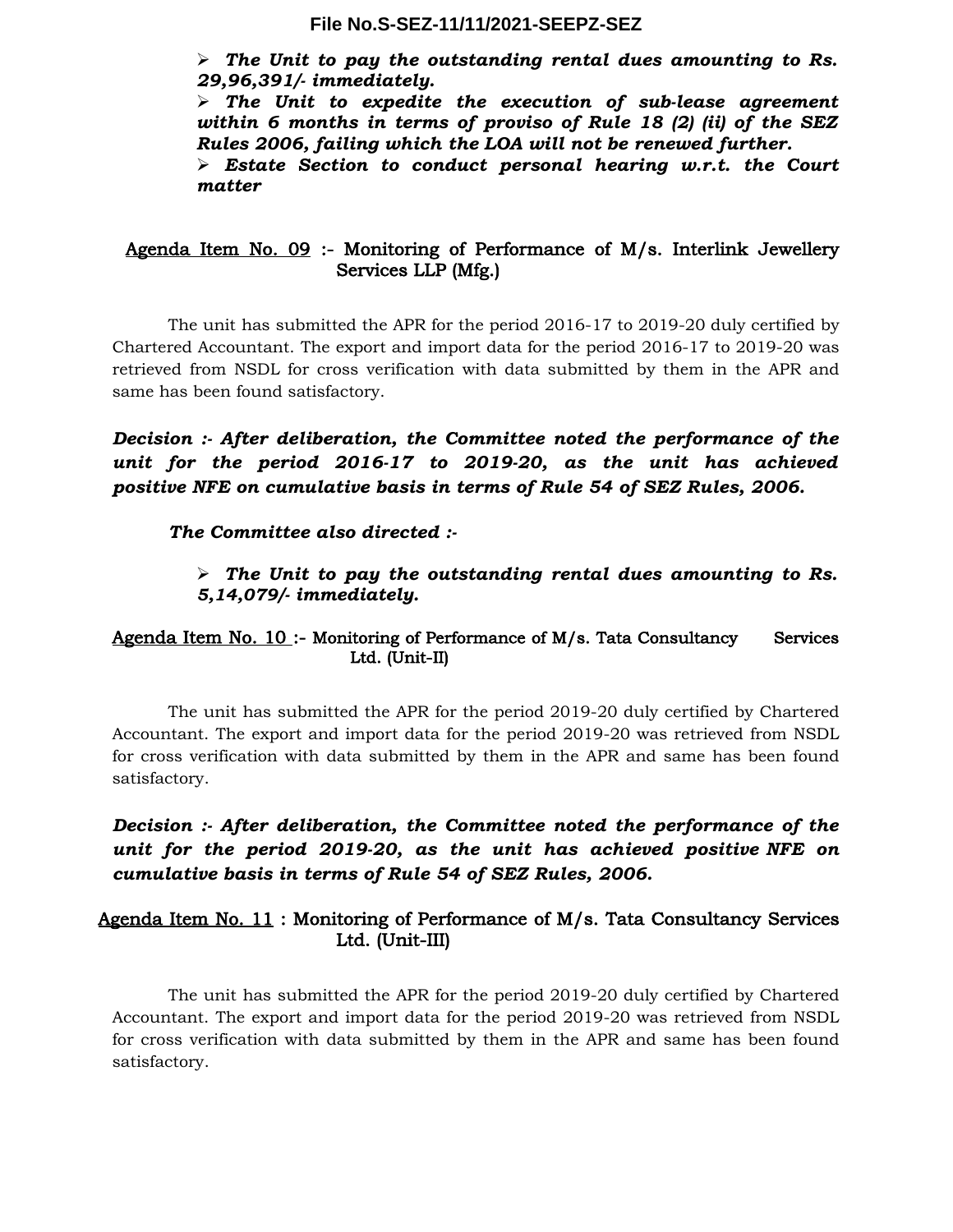*Decision :- After deliberation, the Committee noted the performance of the unit for the period 2019-20, as the unit has achieved positive NFE on cumulative basis in terms of Rule 54 of SEZ Rules, 2006.*

## Agenda Item No. 12 :- Monitoring of Performance of M/s. Steckbeck Jewellery Pvt. Ltd.

The unit has submitted the APR for the period 2019-20 duly certified by Chartered Accountant. The export and import data for the period 2019-20 was retrieved from NSDL for cross verification with data submitted by them in the APR and same has been found satisfactory.

# *Decision :- After deliberation, the Committee noted the performance of the unit for the period 2019-20, as the unit has achieved positive NFE on cumulative basis in terms of Rule 54 of SEZ Rules, 2006.*

## Agenda Item No. 13 :- Monitoring of Performance of M/s. Goldstar Jewellery Pvt. Ltd.

The unit has submitted the APR for the period 2019-20 duly certified by Chartered Accountant. The export and import data for the period 2019-20 was retrieved from NSDL for cross verification with data submitted by them in the APR and same has been found satisfactory.

# *Decision :- After deliberation, the Committee noted the performance of the unit for the period 2019-20, as the unit has achieved positive NFE on cumulative basis in terms of Rule 54 of SEZ Rules, 2006.*

## *The Committee also directed :-*

## *The Unit to pay the outstanding rental dues amounting to Rs. 20,86,821/- at the earliest.*

#### Agenda Item No. 14 :- Monitoring of Performance of M/s. SNC Jewels Pvt. Ltd.

The unit has submitted the APR for the period 2019-20 duly certified by Chartered Accountant. The export and import data for the period 2019-20 was retrieved from NSDL for cross verification with data submitted by them in the APR and same has been found satisfactory.

*Decision :- After deliberation, the Committee noted the performance of the unit for the period 2019-20, as the unit has achieved positive NFE on cumulative basis in terms of Rule 54 of SEZ Rules, 2006.*

#### *The Committee also directed :-*